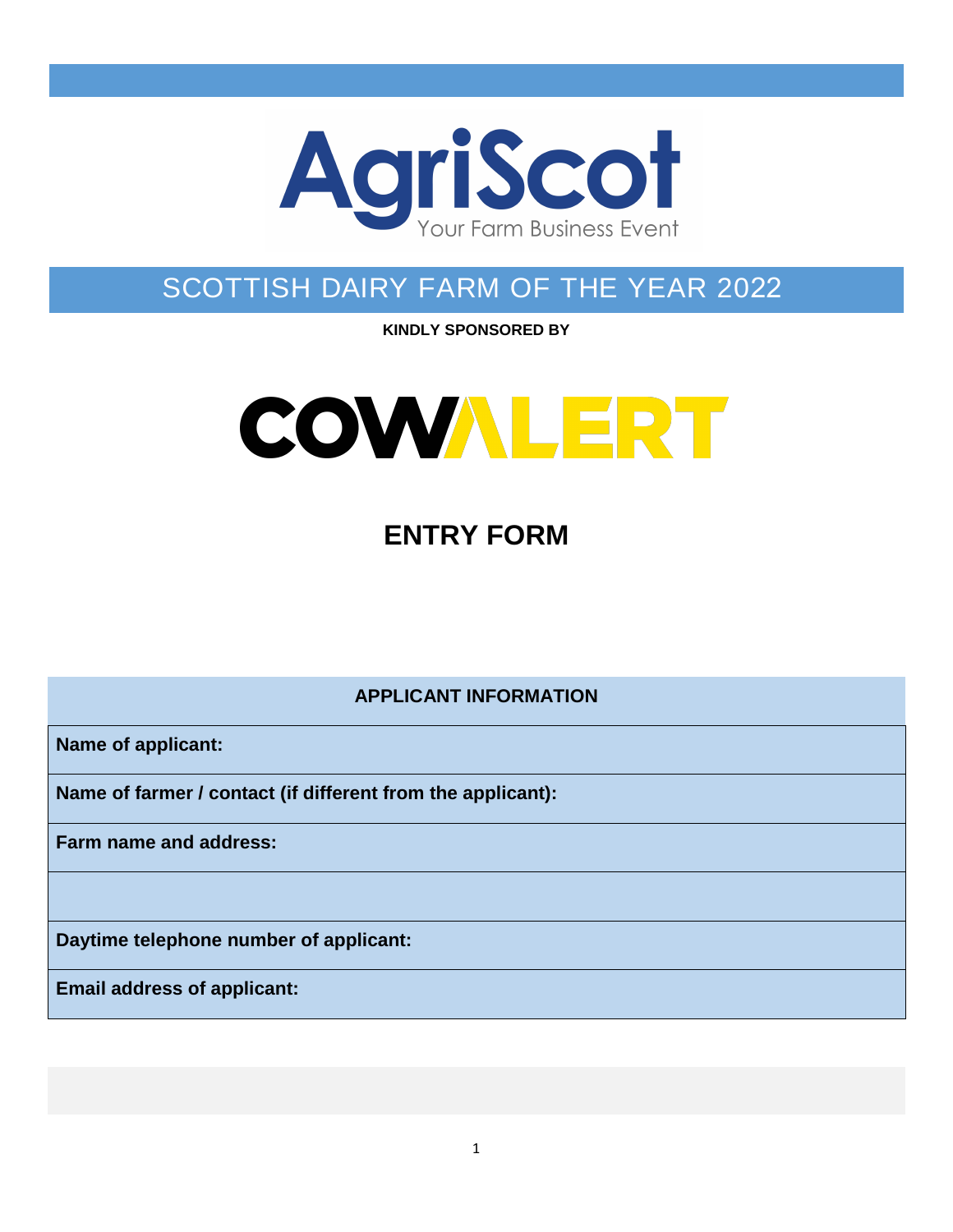#### **FARM BUSINESS DETAILS**

**Farm size (Ha):**

**Nominal area allocated to dairy enterprise:** 

**Farm business arrangement e.g. partnership:**

**Are you a member of a Farm Assurance Scheme?**

**Details of Farm – please provide background information:**

#### **INSTRUCTIONS FOR COMPLETION OF THIS FORM:**

**Please type in the space below for each of the 7 sections. The space will continue to expand, if necessary, to accommodate your answers.**

**Please provide as much or as little information as you feel appropriate / applicable to each question.**

DON'T WORRY TOO MUCH IF YOU CAN'T PROVIDE ALL DETAILS – JUST CONVINCE US OF YOUR ENTHUSIASM FOR DAIRY FARMING AND THE REASONS YOUR FARM SHOULD WIN!

**THANK YOU AND GOOD LUCK!**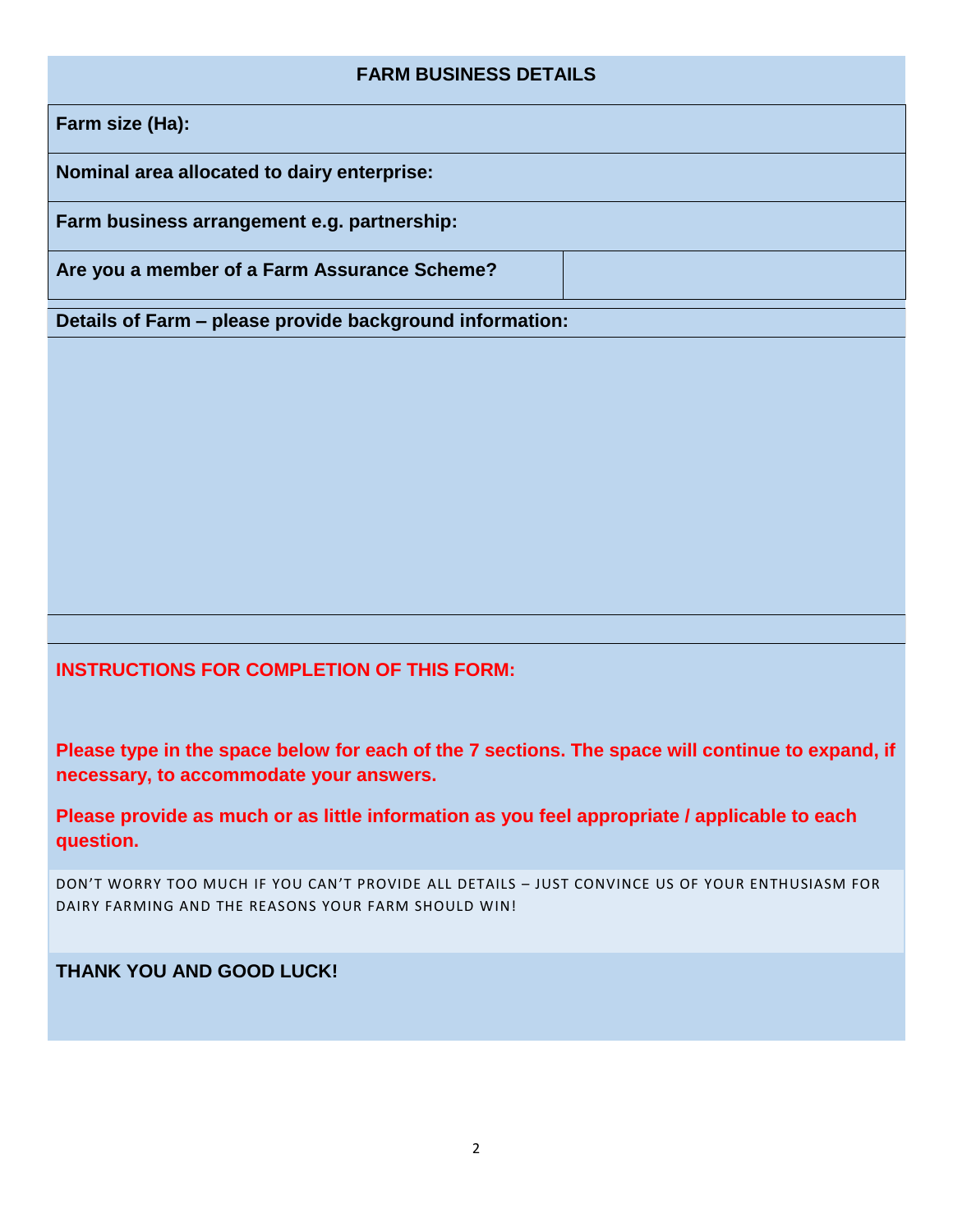### 1. FARM ENTERPRISE DETAILS

#### **Please tick the following enterprises that are relevant to your business:**

| <b>Milk Processing</b> |  |
|------------------------|--|
| <b>Beef</b>            |  |
| <b>Other Livestock</b> |  |
| Arable                 |  |

# Other (please describe any other business / diversification activity)

### 2.BREEDING POLICY

What is your breeding policy?

What is the percentage rate of replacement for young stock and heifers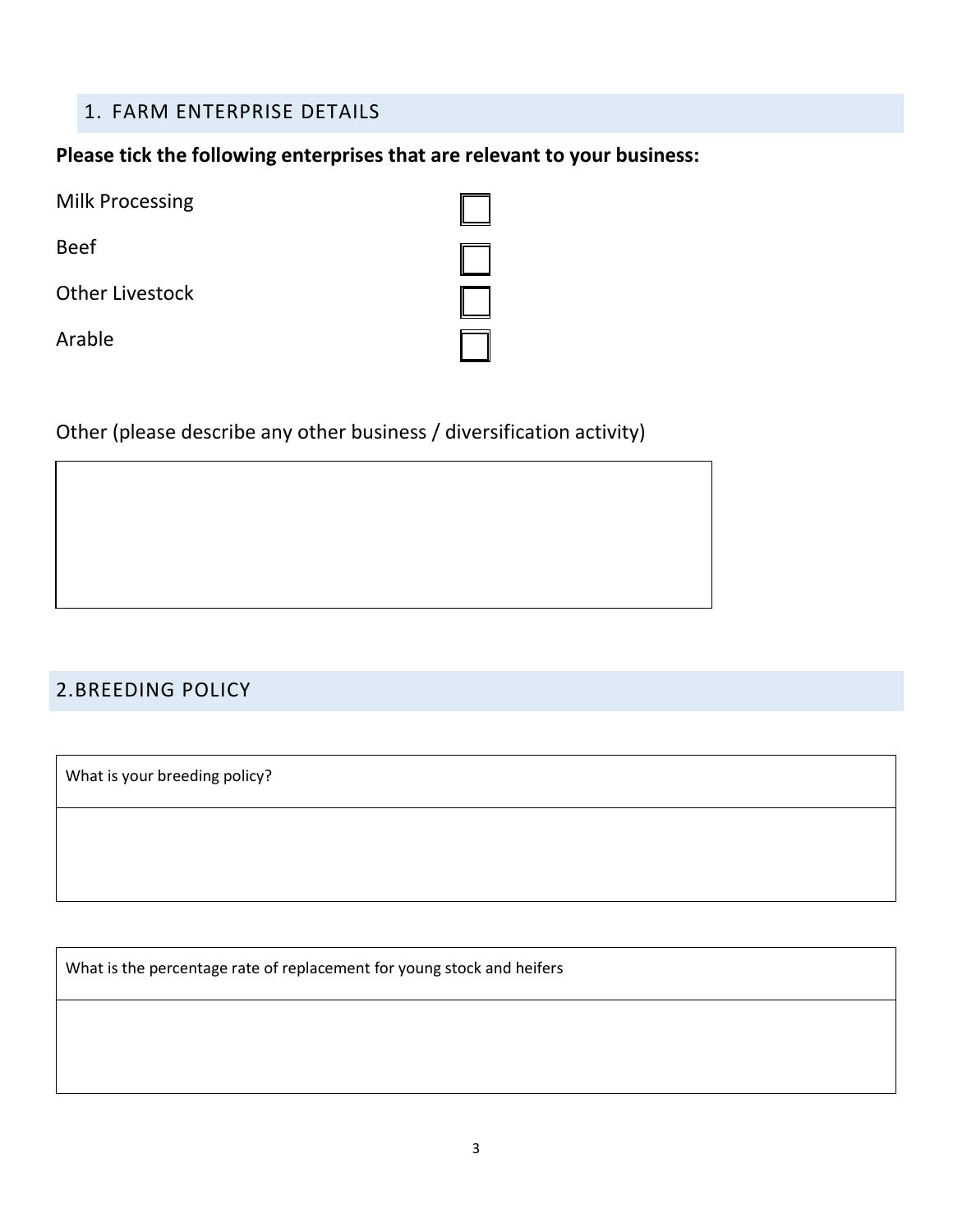## 3. HEALTH POLICY

What health controls do you have in place?

Do you participate in routine vet inspections? Please give details.

What is your policy in relation to anti-biotic use?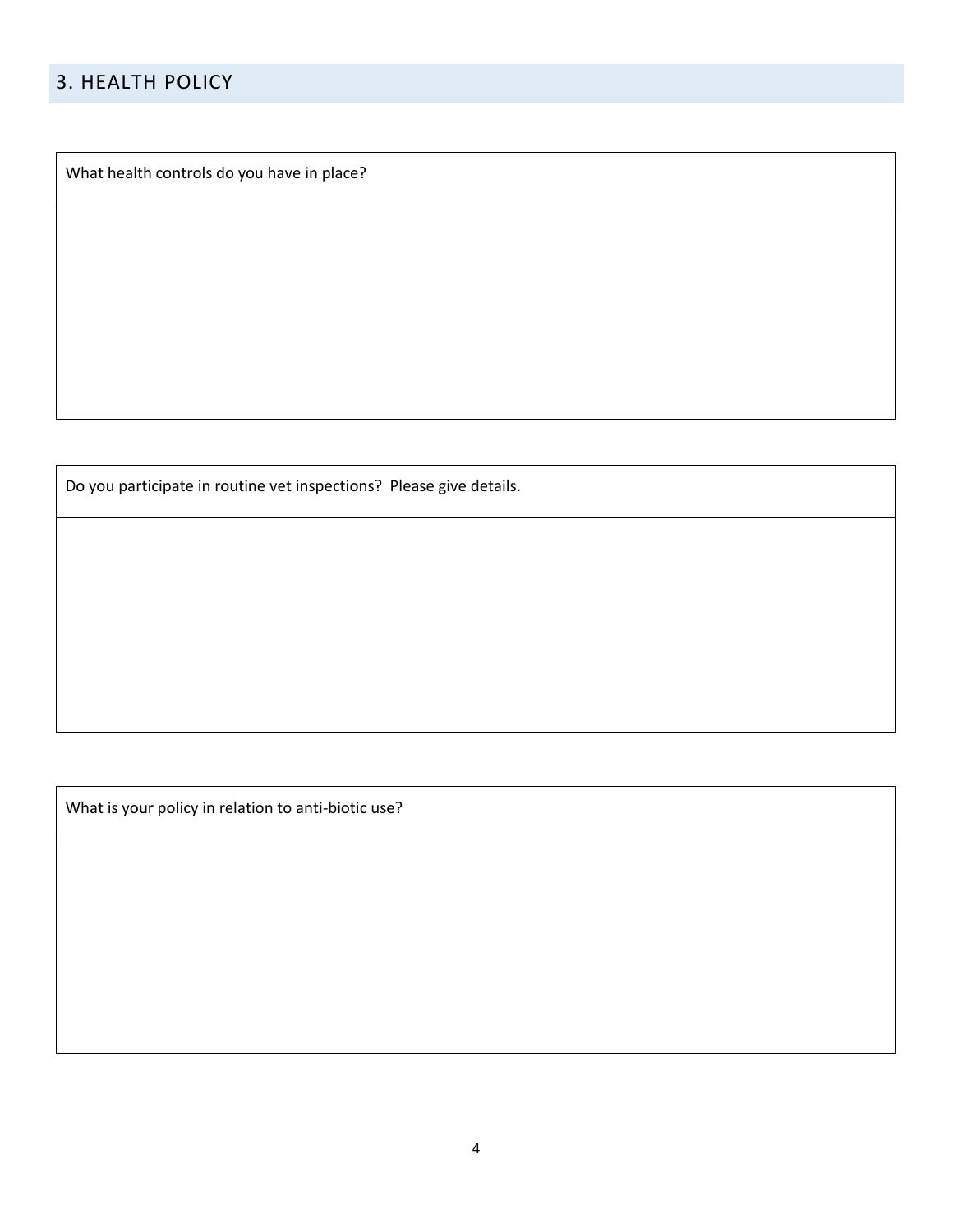### 4. FARM MANAGEMENT

Who is your milk buyer and what are the reasons for this choice?

Please give details of your employment structure (including family) and what training provision you have in place:

#### 5. FEEDING POLICY

Please give details of feeding methods for your dairy herd: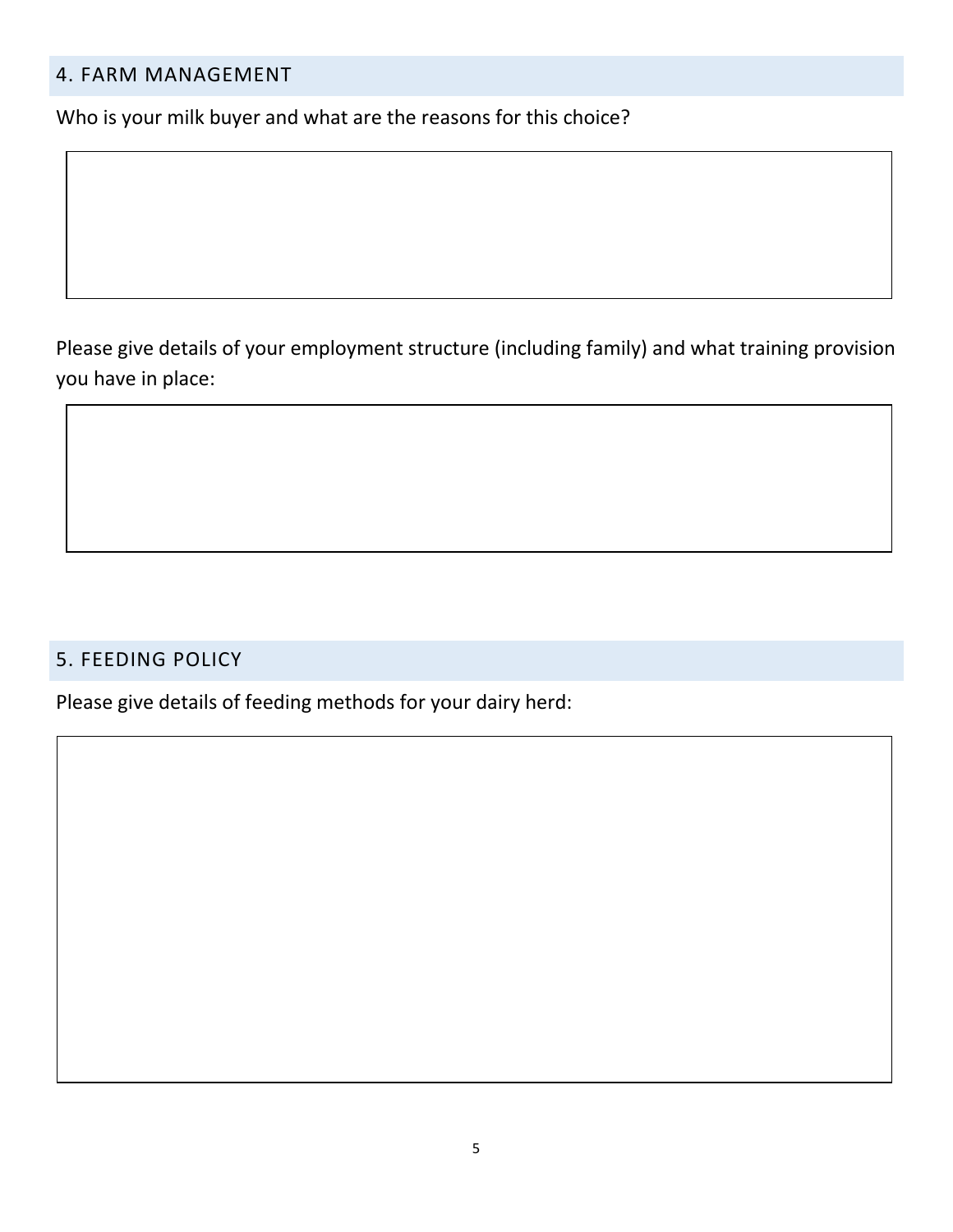## 6. DAIRY SECTOR

Are you actively promoting the Dairy industry in any other way, not already covered in previous sections of this form?

## 7. FUTURE PLANS

What are your plans for future investment: